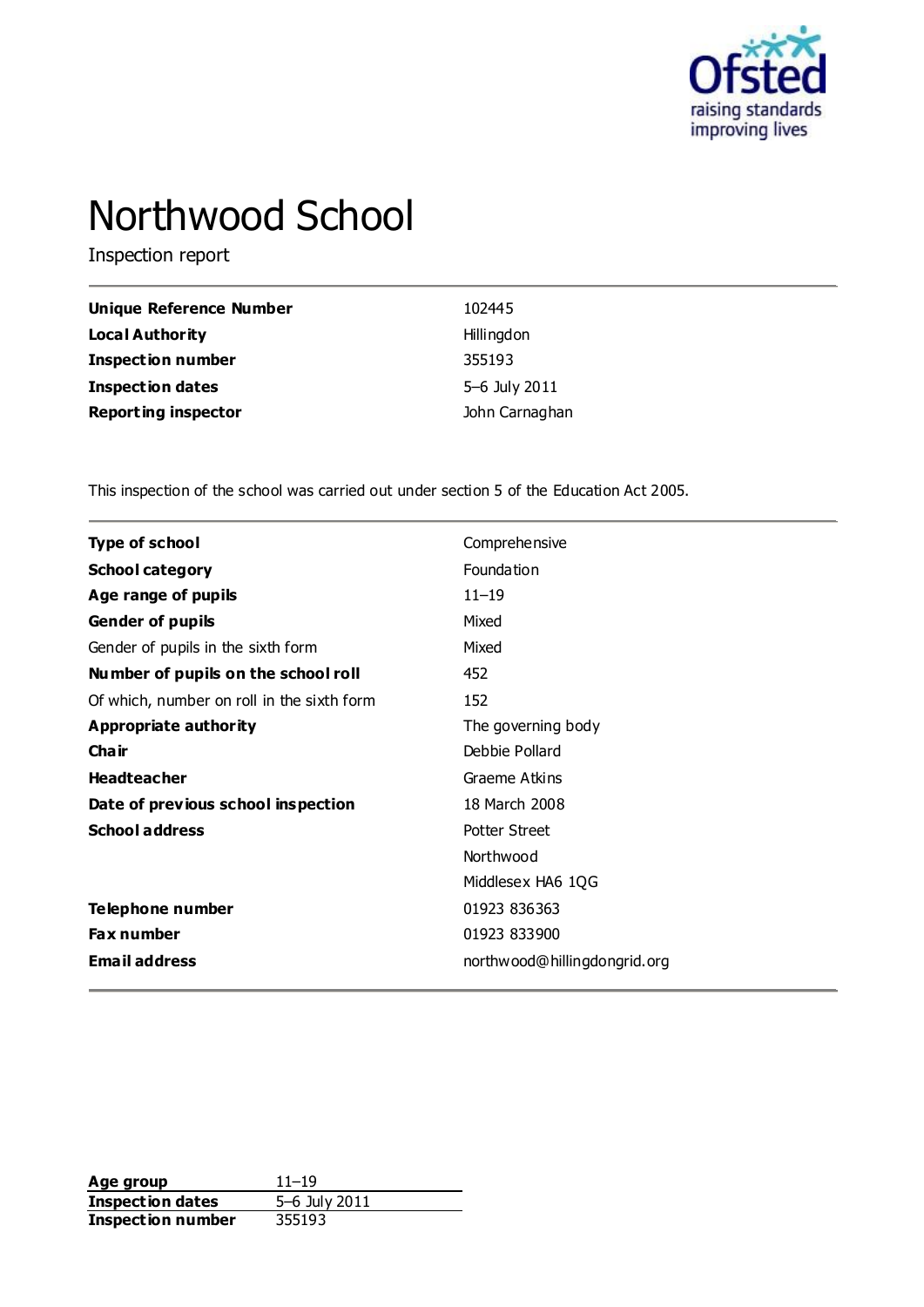The Office for Standards in Education, Children's Services and Skills (Ofsted) regulates and inspects to achieve excellence in the care of children and young people, and in education and skills for learners of all ages. It regulates and inspects childcare and children's social care, and inspects the Children and Family Court Advisory Support Service (Cafcass), schools, colleges, initial teacher training, work-based learning and skills training, adult and community learning, and education and training in prisons and other secure establishments. It assesses council children's services, and inspects services for looked after children, safeguarding and child protection.

Further copies of this report are obtainable from the school. Under the Education Act 2005, the school must provide a copy of this report free of charge to certain categories of people. A charge not exceeding the full cost of reproduction may be made for any other copies supplied.

If you would like a copy of this document in a different format, such as large print or Braille, please telephone 0300 123 4234, or email **[enquiries@ofsted.gov.uk](mailto:enquiries@ofsted.gov.uk)**.

You may copy all or parts of this document for non-commercial educational purposes, as long as you give details of the source and date of publication and do not alter the documentation in any way.

To receive regular email alerts about new publications, including survey reports and school inspection reports, please visit our website and go to 'Subscribe'.

Royal Exchange Buildings St Ann's Square Manchester M2 7LA T: 0300 123 4234 Textphone: 0161 618 8524 E: **[enquiries@ofsted.gov.uk](mailto:enquiries@ofsted.gov.uk)**

W: **[www.ofsted.gov.uk](http://www.ofsted.gov.uk/)**

© Crown copyright 2011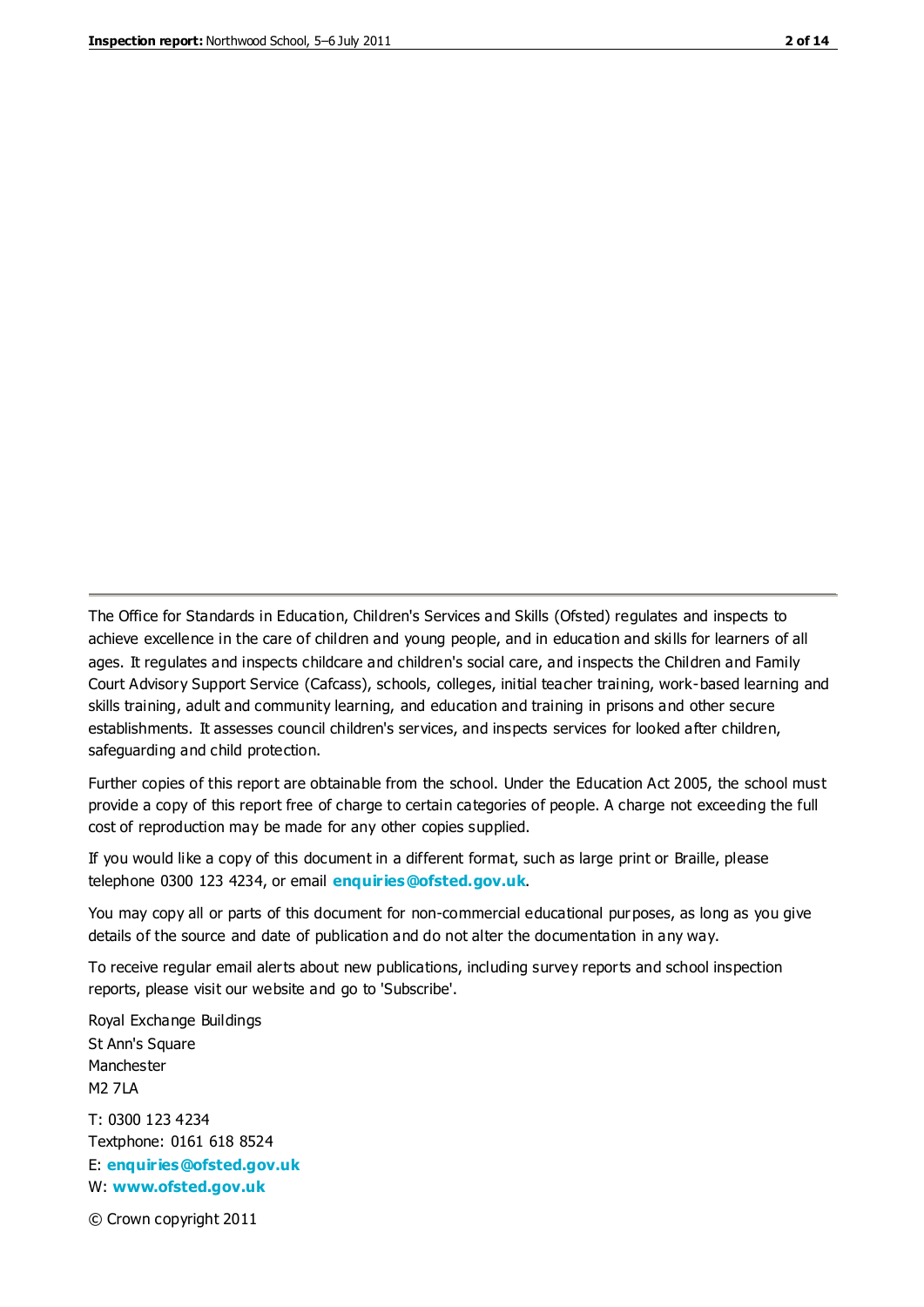# **Introduction**

This inspection was carried out by four additional inspectors. They observed 26 lessons taught by 23 teachers. They also held meetings with staff, students and members of the governing body. They observed the school's work, and looked at assessment records, documents, policies, and questionnaires from staff, students and 54 parents and carers.

The inspection team reviewed many aspects of the school's work. It looked in detail at a number of key areas.

- Do students' current progress and levels of attainment indicate that this is an improving school?
- $\blacksquare$  Has teaching sufficient consistency to promote the high-quality learning the school aspires to?
- How effectively have the school's actions led to improved achievement in the sixth form?

# **Information about the school**

This is a very small secondary school whose numbers have declined in recent years. The proportion of students known to be eligible for free school meals is above average. About two fifths of students are from minority ethnic backgrounds, this is above average; apart from the White British majority, students come from a wide range of ethnic groups. Approximately a fifth of students speak English as an additional language; this is above average. At approximately one fifth of students, the school has an average proportion of students with special educational needs and/or disabilities. This includes specially resourced provision for students with language and communication difficulties. The turnover of students is much higher than usually seen.

The school has specialist status as a business and enterprise college. In July 2009, the school federated with another local school and was led by the Principal, overseen by an executive headteacher. The partner school is now an academy, so the federation arrangements are less rigid and Northwood now has a substantive Principal in post.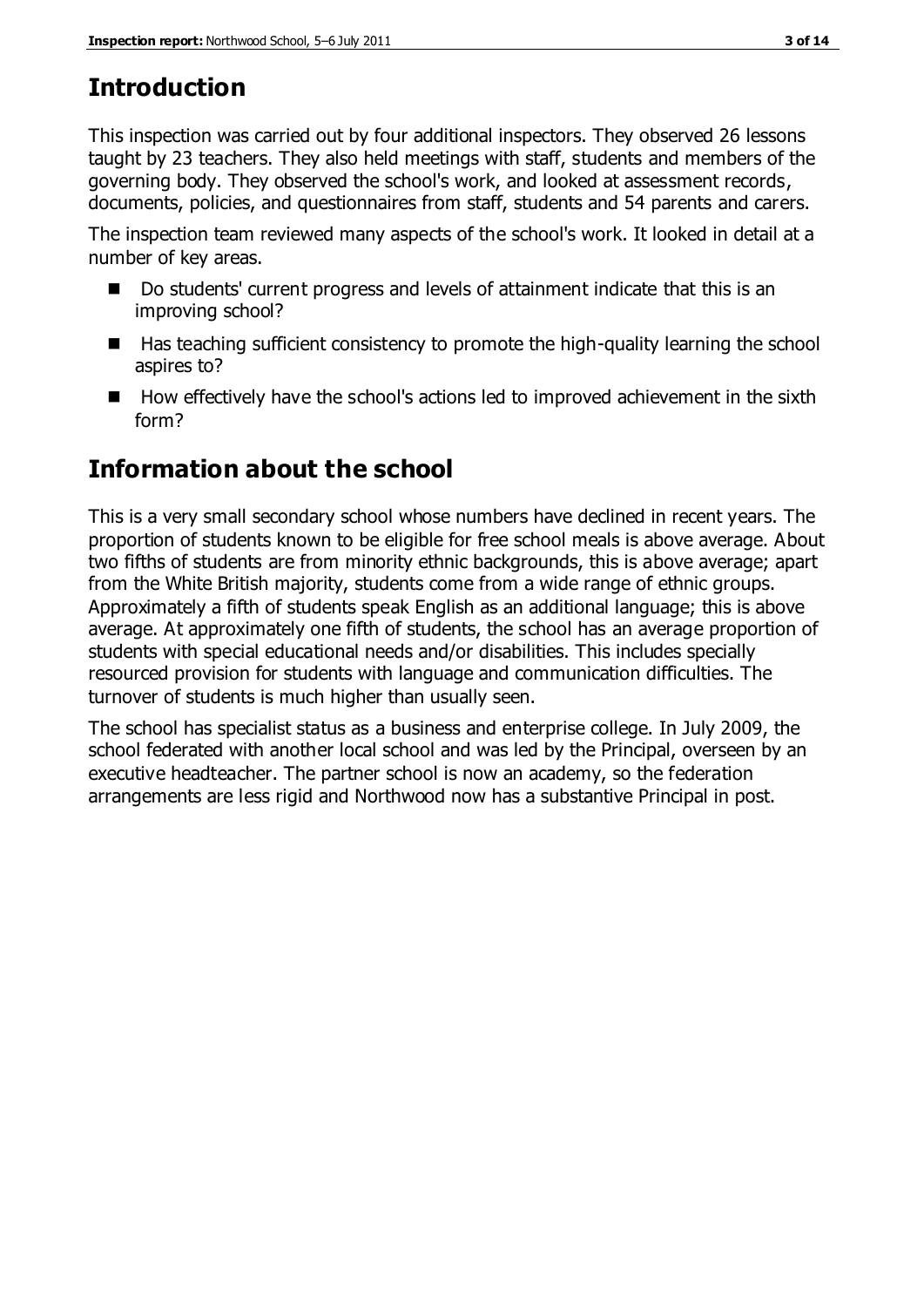# **Inspection judgements**

| Overall effectiveness: how good is the school?  | $\overline{2}$ |
|-------------------------------------------------|----------------|
| The school's capacity for sustained improvement |                |

# **Main findings**

Northwood is a good school. The leadership and management have made rapid improvements to the school in the last two years and the school now provides an exceptionally caring and secure environment where every student is empowered to succeed. Parents, carers and students are pleased with the improving picture; students correctly report that teaching has improved and that staff are much more approachable.

Better teaching is the result of rigorous promotion of good practice by leaders and managers. Most lessons are engaging and good behaviour is the norm. Precisely targeted support, especially in Key Stage 4, has boosted progress for many students. However, some lessons are less effective where activities are insufficiently matched to students' needs. Assessment activities provide a comprehensive picture of attainment and progress but marking in lessons is patchy and does not consistently help students understand the next steps in their learning. All students are exceptionally well cared for and systems to support those facing barriers to progress are often innovative and invariably effective. These strengths are enhanced by excellent links with parents and carers. The special resource provision is outstanding because it enables students with language and communication difficulties to make excellent progress and exceed their targets.

Improved provision has led to higher attainment and progress. Both increased sharply in 2010 and have improved again this year so that attainment is now above average and progress good. The school's rigorous approach has eliminated previous variations in students' performance by ethnicity, gender and subject. Thus, the achievement of all groups of students is good. Pupils' feelings of safety and their contribution to the school and wider community are both outstanding. The sixth form provides a good breadth of experience for students, who achieve well in both their academic and personal development. Provision in the sixth form and across the school benefits greatly from the strong partnership with the federated school.

The determined work of school leaders, managers and the governing body over the last two years has brought about exceptional improvement. Attainment has risen from below average to above average and students' achievement is now good, whereas it was inadequate in 2009. This transformation is based on the school's rigorous self-evaluation and its perceptive analysis of assessment data. Leaders and managers are ambitious for students and drive improvement very effectively, fully supported by staff whose performance is quickly improving. Future plans are confidently articulated, well targeted and realistic; the school's capacity for sustained improvement is outstanding.

# **What does the school need to do to improve further?**

■ Raise attainment and progress by July 2012 by: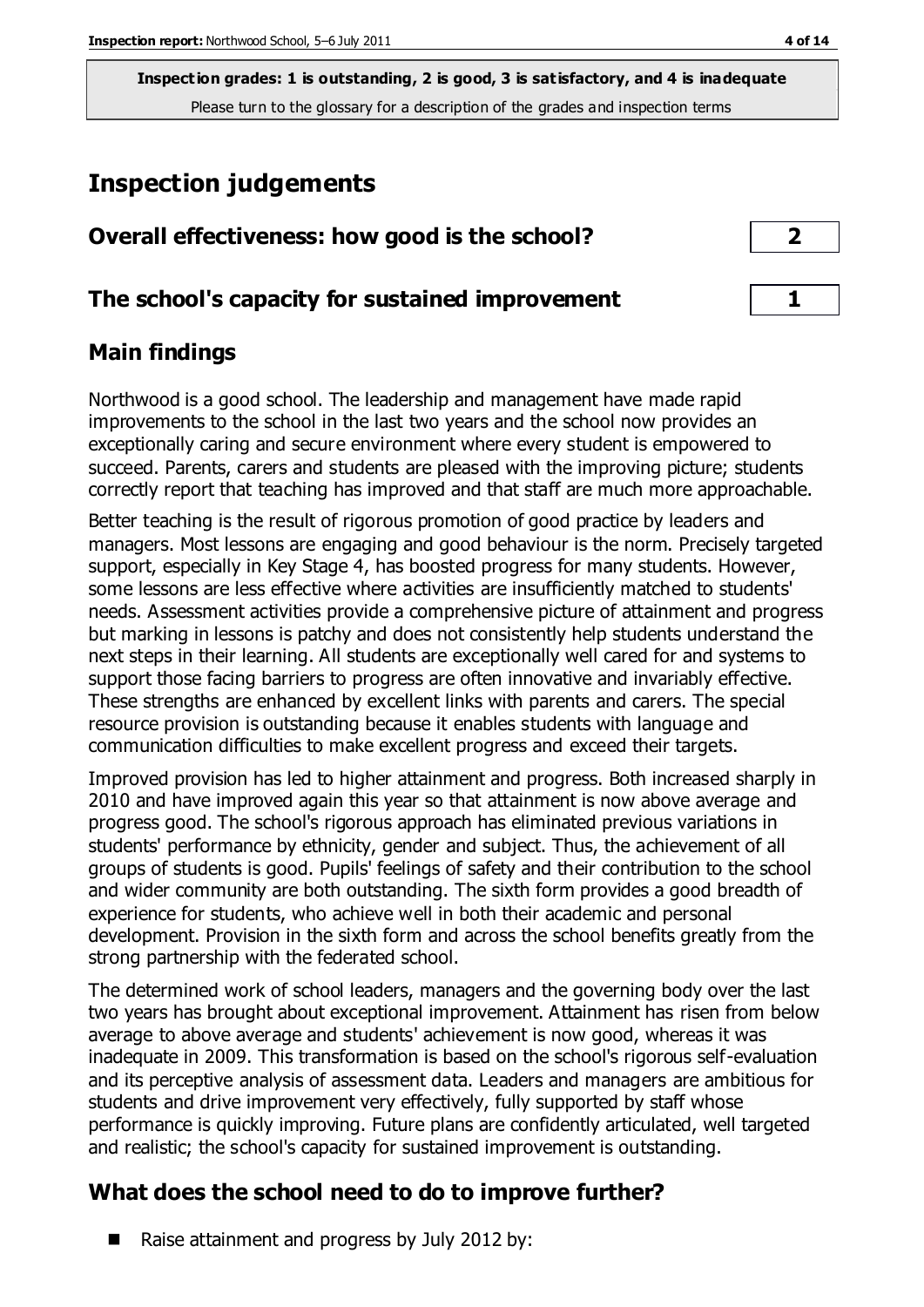- building on existing good practice in coaching staff to develop the quality of teaching, so a higher proportion of lessons are good or better
- ensuring greater consistency in marking and target setting so that all students  $\equiv$ are fully aware of the next steps in their learning.

# **Outcomes for individuals and groups of pupils 2**

The way the school promotes students' learning at an individual level has galvanised their achievement. The personalised support provided for those facing barriers to learning has captured students' imagination and enthusiasm, and they greatly appreciate closer working relationships with staff. The school has built on the sharp upturn in attainment in 2010 to improve attainment again and it is now above average. Rigorous use of assessment to target additional support to students has closed gaps between groups. The school has raised achievement in mathematics and, especially, English particularly well. Assessment information is well used to ensure students with special educational needs and/or disabilities and those for whom English is an additional language make good progress. Those with language and communication difficulties make excellent progress because, for example, they are given clear strategies to remember key vocabulary and tackle mathematical problems. Given their starting points, the achievement of all students is good.

Better teaching, with its increasing focus on learning, means students generally make good progress in lessons. An excellent Year 10 English lesson typified numerous strengths. Thorough planning, well focused on learning outcomes, meant that this was a purposeful session with learning driven by the teacher's high expectations, relentless pace and good questioning. Students participated fully in all aspects, keen to learn and expressing themselves confidently as they developed a deeper understanding of techniques used in dramatic writing.

Students report staff are approachable and many are relieved the school provides a safe place in which to grow and learn. Good information on all aspects of safety is regularly imparted, so pupils have an excellent understanding of how to keep safe both on the internet and on the busy local roads. Behaviour is good and students are invariably cooperative and respectful; bullying is rare. Attendance has improved in recent years and is above average.

Most students adopt one or more responsibilities in school. The school council is a valuable forum for students' views and is regarded as an effective initiator of change, such as improved facilities in the playground. Many older students act as mentors or buddies to their younger peers, following relevant training. Students raise money for numerous charities and are involved in the local community, for example by participating in 'Blastbeats', a community music event.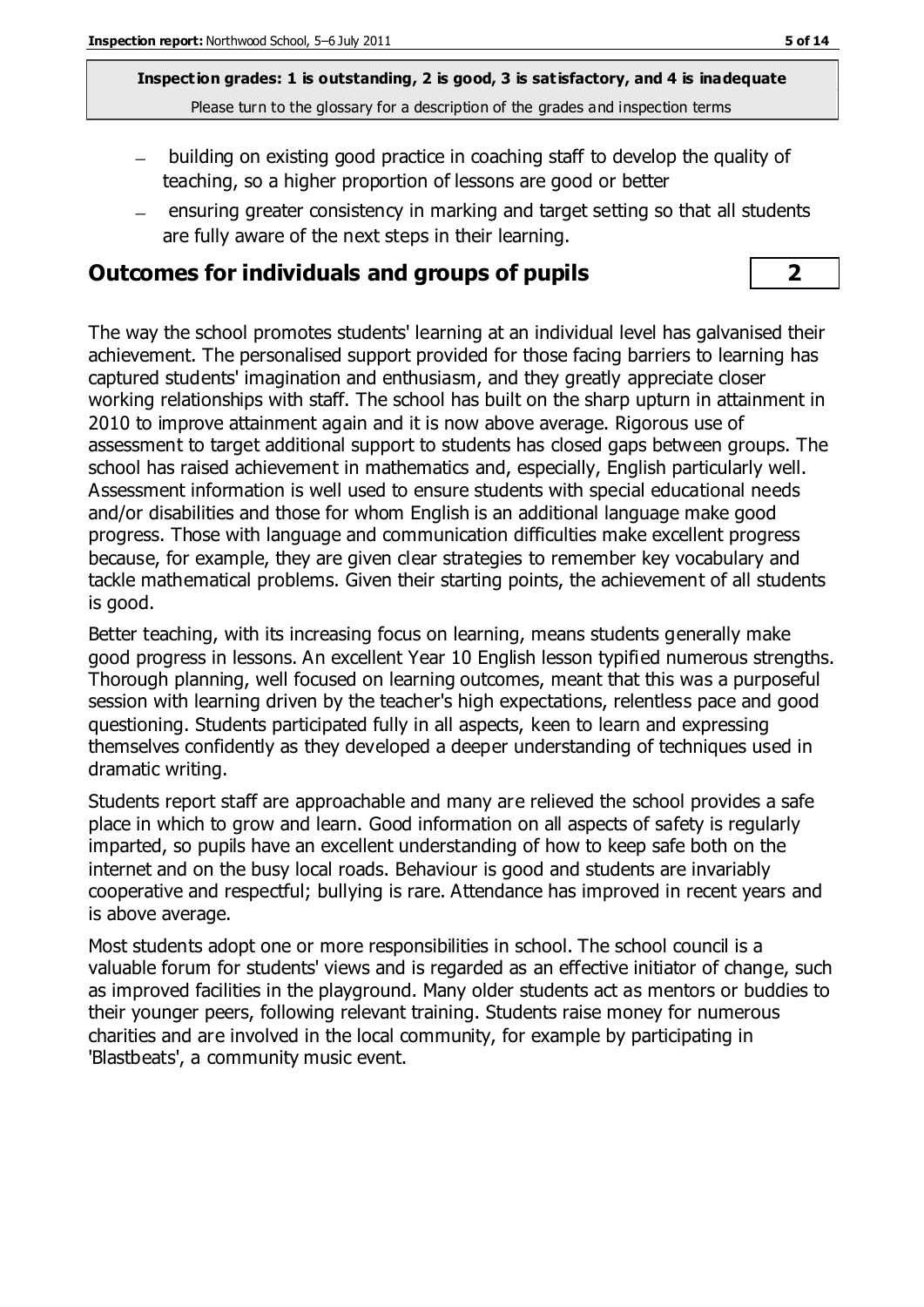# **Inspection grades: 1 is outstanding, 2 is good, 3 is satisfactory, and 4 is inadequate**

Please turn to the glossary for a description of the grades and inspection terms

These are the grades for pupils' outcomes

| Pupils' achievement and the extent to which they enjoy their learning                                                     | $\overline{2}$ |
|---------------------------------------------------------------------------------------------------------------------------|----------------|
| Taking into account:<br>Pupils' attainment <sup>1</sup>                                                                   | 2              |
| The quality of pupils' learning and their progress                                                                        | $\mathcal{P}$  |
| The quality of learning for pupils with special educational needs and/or disabilities<br>and their progress               | $\overline{2}$ |
| The extent to which pupils feel safe                                                                                      | 1              |
| Pupils' behaviour                                                                                                         | 2              |
| The extent to which pupils adopt healthy lifestyles                                                                       | 2              |
| The extent to which pupils contribute to the school and wider community                                                   | 1              |
| The extent to which pupils develop workplace and other skills that will contribute to<br>their future economic well-being |                |
| Taking into account:<br>Pupils' attendance <sup>1</sup>                                                                   | $\mathfrak{p}$ |
| The extent of pupils' spiritual, moral, social and cultural development                                                   | 2              |

<sup>1</sup> The grades for attainment and attendance are: 1 is high; 2 is above average; 3 is broadly average; and 4 is low

# **How effective is the provision?**

Most teaching is good and is characterised by clear explanations of ideas, detailed planning and delivery that meets the needs of different groups in each class. Questioning is used well to help students develop understanding. Teachers have high expectations so students are ready to demonstrate their knowledge by, for example, showing through drama their understanding of feelings and emotions evoked by the Holocaust. A variety of activities helps students enjoy learning in different ways and engages their interest. Students are generally eager to learn and classroom relationships are very positive. Additional support and careful planning for students with special educational needs and/or disabilities, including those with language and communication difficulties, is effective in helping maintain concentration and effort.

In the few less effective lessons, planning is not so finely tuned to students' needs and tasks are not adapted to challenge all groups, so the pace of learning is slower than it should be. Students receive good feedback on their progress in lessons through, for example, discussion of the level or grade reached in activities. However, marking in books and the setting of clear targets is inconsistent, so some students are unaware of where they need to focus their efforts to improve. Those in the special resourced provision are supported very well in classes so have the confidence to apply the strategies they are taught. Personal support is highly tailored to these students' individual needs and skilfully delivered.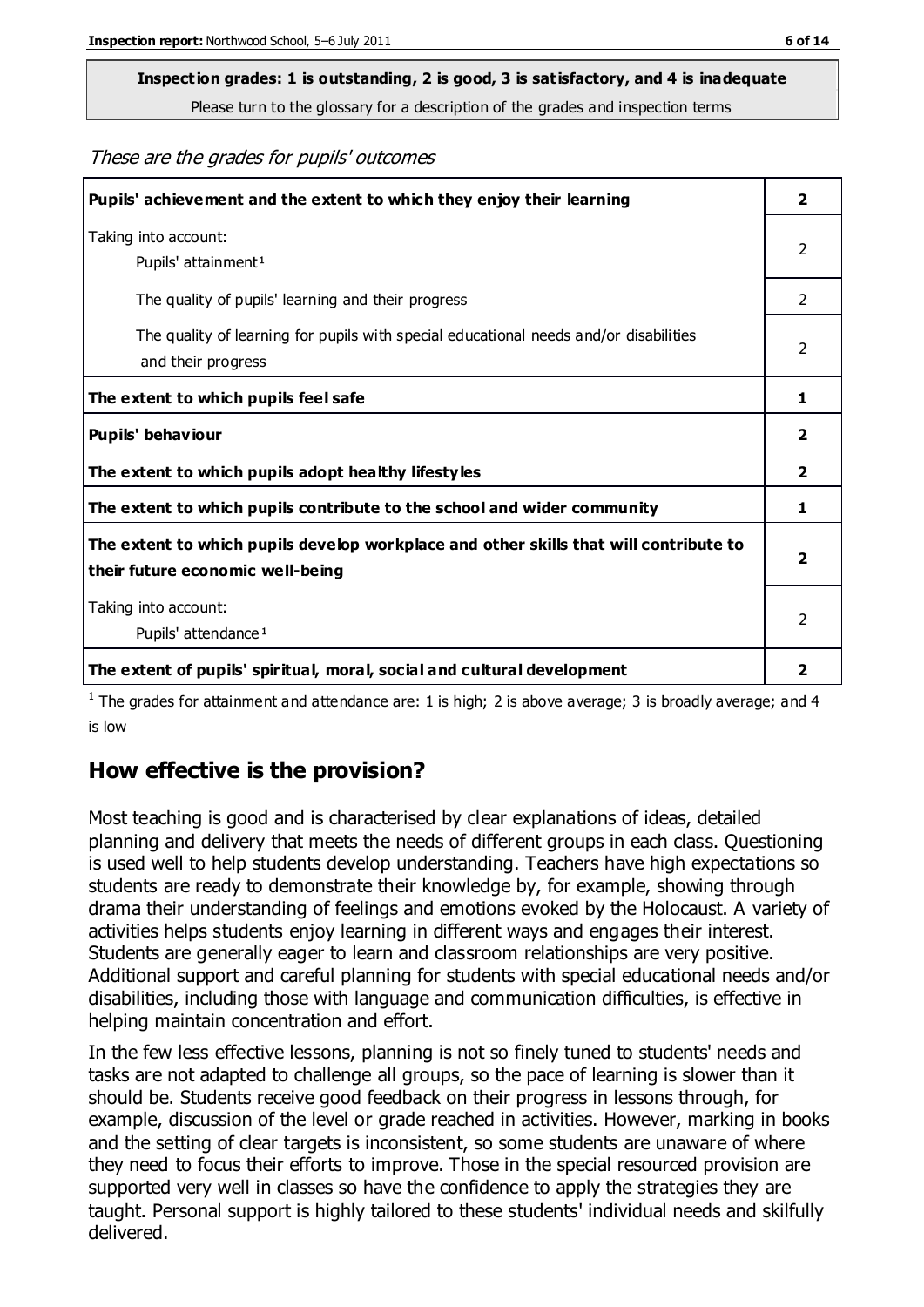The curriculum is well adapted to meet students' needs and interests, promoting strong engagement and enjoyment. Key Stage 4 option choices are regularly reviewed and provide a broad range of pathways, both academic and vocational. Close partnerships, particularly with the federated school, extend the range of activities available in Key Stage 4 and in the sixth form. Nearly half of Key Stage 4 students opt for courses linked to the school specialism of business and enterprise. The school provides a wide range of additional opportunities, both sporting and others, at lunchtime and after school. These are well attended.

The passion and drive of leaders and managers responsible for students' care focuses on the removal of barriers to progress. Students receive exceptional care because much of what is provided is personalised to meet their needs. Specific support for students with special educational needs and/or disabilities includes well- planned in-class support, targeted withdrawals and personalised curricula; the progress of these students is carefully checked and has improved in consequence. Admissions to the school and transitions to different phases of education are well planned and carefully managed. An individual approach to managing absence and students' re-integration to the school has improved attendance. Students agree that they are listened to and respected by their teachers, who are always ready to offer additional help. Those in the special resourced provision correctly report that the powerful support given is 'helping us a lot'.

| The quality of teaching                                                                                    |  |
|------------------------------------------------------------------------------------------------------------|--|
| Taking into account:<br>The use of assessment to support learning                                          |  |
| The extent to which the curriculum meets pupils' needs, including, where relevant,<br>through partnerships |  |
| The effectiveness of care, guidance and support                                                            |  |

These are the grades for the quality of provision

### **How effective are leadership and management?**

The Principal and senior staff consistently communicate optimism and high expectations, galvanising the enthusiasm of staff and students, and transforming the school. The school has adjusted the way it promotes teaching by putting greater emphasis on individual coaching for staff. This has had a profoundly positive impact on lessons and progress; students identify better teaching as one of the most significant improvements in recent years. The effectiveness of actions to improve teaching and raise achievement for all groups of students is evident but, as work in progress, the complete impact is yet to be felt. For example, there are still inconsistencies in teaching.

The school is rich in assessment data and uses this well to identify students who need personal attention and to recognise where staff practice should be better. The school is fully inclusive, promoting equality of opportunity well and ensuring no discrimination.

The governing body was reconstituted in March 2010 when the school's federation arrangements changed. Members understand the school and are developing a range of monitoring procedures, although some of these are at an early stage. Nevertheless, the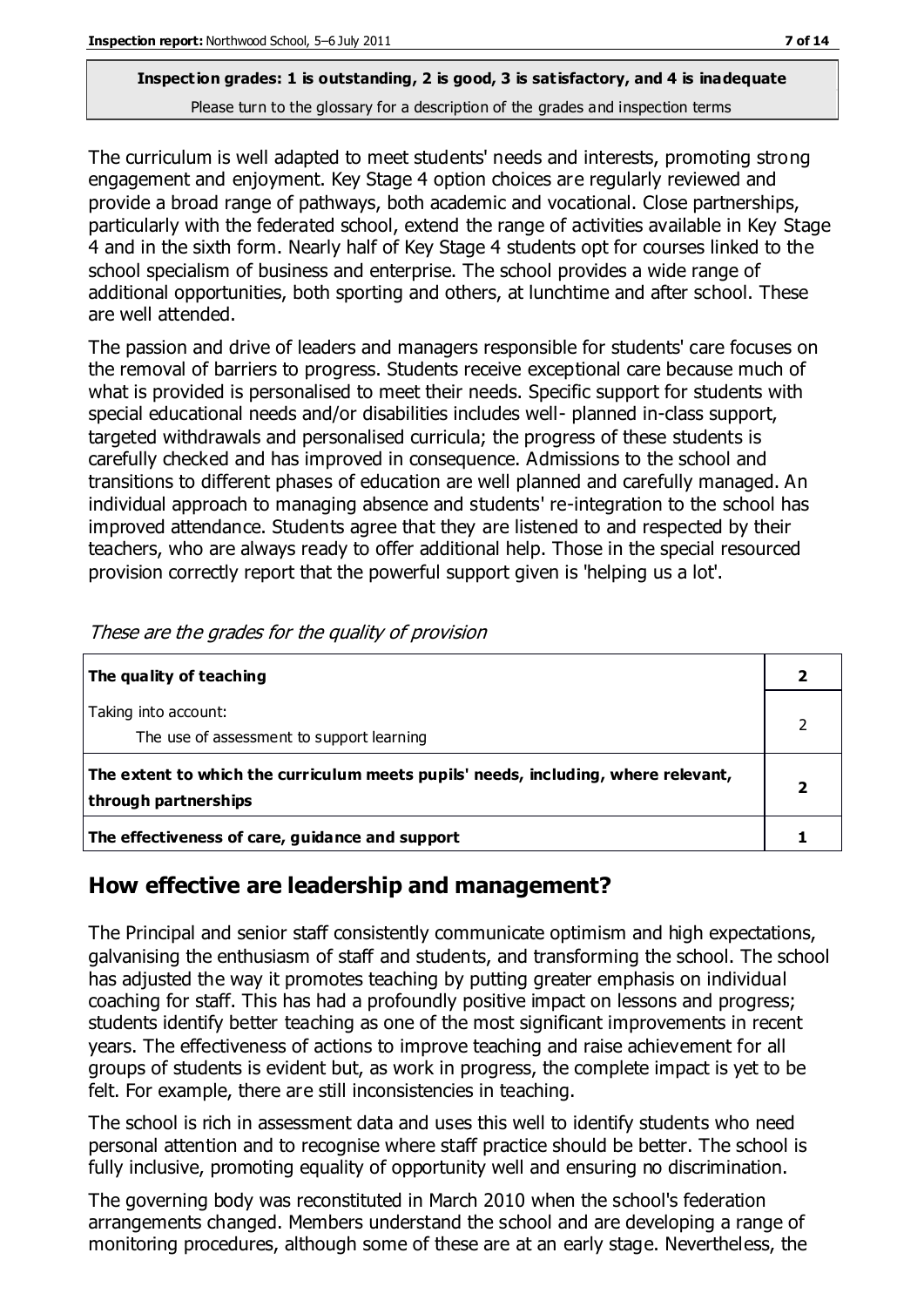governing body provides substantial challenges and strong support in the drive for reforms. It regularly reviews safeguarding procedures. The school follows recommended good practice in its safeguarding work and staff receive regular training. Students comment that the school is now much safer and are happy with the improved site security. Great care is taken when students are off site, for example when sixth form students transfer to the partner school.

The school has highly positive relationships with parents and carers, and has been particularly successful in its creative efforts to engage with those who traditionally find working with schools difficult. Parents and carers are regularly informed through meetings, letters, text messages and online about their child's progress. Students produce 'Inform', a regular newsletter that lives up to its title and reflects many facets of school life. Parents' and carers' views are regularly canvassed at the well- attended information evenings.

Federation arrangements have had a significant impact on school improvement. They led to the drafting in of additional leadership expertise and the implementation of reforms. Currently, the school continues to benefit from shared provision in areas like teaching and school maintenance; the extensive sixth-form curriculum is the result of paired arrangements with the partner school. There are firm partnerships with other schools, and students visit a local university to broaden their understanding of future opportunities. The school community is most cohesive; all groups of students get on extremely well with one another. Leaders monitor membership of student groups, for example the school council, to ensure an appropriate gender and ethnicity balance. There are good local links, but plans to connect with organisations beyond the immediate area and abroad are at an early stage.

| The effectiveness of leadership and management in embedding ambition and driving<br>improvement                                                                  |                |
|------------------------------------------------------------------------------------------------------------------------------------------------------------------|----------------|
| Taking into account:<br>The leadership and management of teaching and learning                                                                                   | 2              |
| The effectiveness of the governing body in challenging and supporting the<br>school so that weaknesses are tackled decisively and statutory responsibilities met | 2              |
| The effectiveness of the school's engagement with parents and carers                                                                                             | 1              |
| The effectiveness of partnerships in promoting learning and well-being                                                                                           | 1              |
| The effectiveness with which the school promotes equality of opportunity and tackles<br>discrimination                                                           | 2              |
| The effectiveness of safeguarding procedures                                                                                                                     | $\overline{2}$ |
| The effectiveness with which the school promotes community cohesion                                                                                              | 2              |
| The effectiveness with which the school deploys resources to achieve value for money                                                                             | 2              |

#### These are the grades for leadership and management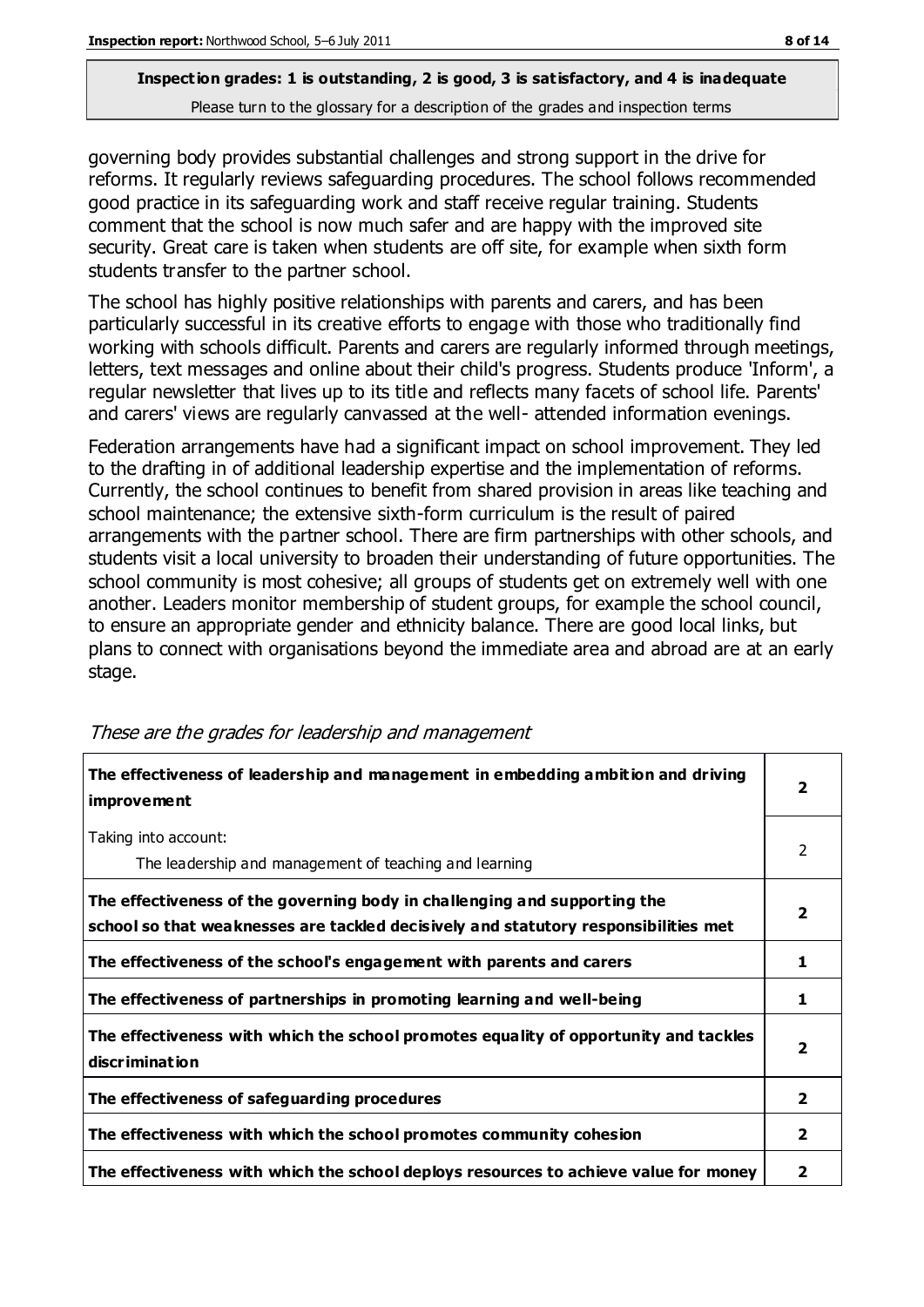### **Sixth form**

Close working with the federated partner school has ensured that the benefits arising from a wide range of courses are fully realised by all students, not least in rising achievement. This close cooperation minimises any potential disruption to learning caused by students working on two sites. The curriculum offers a greater breadth of courses than would normally be possible in a sixth form of this size. Regular monitoring of progress is used effectively to guide students, so that they understand how to address their individual areas for development. Teaching is good so that students achieve well in their time in the sixth form and their attainment is above average.

Students develop skills as mature, independent learners and benefit from good relationships with one another and staff. They make a strong contribution to school life through the school council as well as by mentoring younger students. They assist at school events as well as at local primary schools.

Good leadership and management ensure that students are well cared for and retention rates are high. On entering the sixth form, students have an extensive induction programme and are guided towards appropriate courses. During their time in the sixth form, they are well supported in their studies and when applying for higher education and other options, enabling the vast majority to find suitable opportunities.

| $\mid$ Overall effectiveness of the sixth form |  |
|------------------------------------------------|--|
| Taking into account:                           |  |
| Outcomes for students in the sixth form        |  |
| The quality of provision in the sixth form     |  |
| Leadership and management of the sixth form    |  |

These are the grades for the sixth form

# **Views of parents and carers**

Parents and carers hold very favourable views of the school. All of those who responded to the inspection survey said the school keeps their child safe. Most feel that leadership and management are effective and the school prepares students well for the future. Most are happy with their child's experience of the school. A few parents and carers express concern over the way the school deals with unacceptable behaviour and with the school's promotion of healthy lifestyles. During this inspection, the inspectors found that rare occurrences of bad behaviour are effectively dealt with and that the school promotes healthy lifestyles well.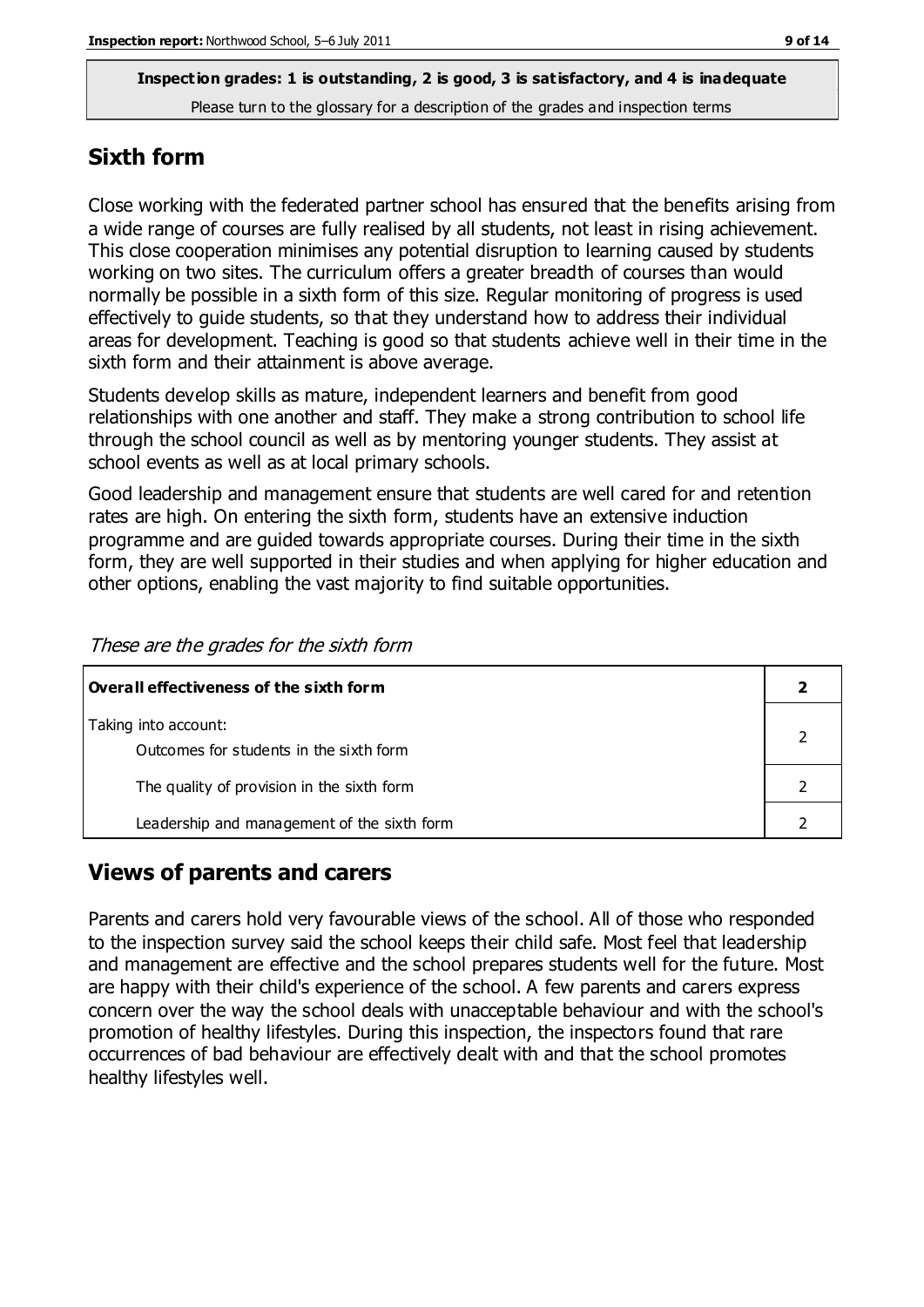#### **Responses from parents and carers to Ofsted's questionnaire**

Ofsted invited all the registered parents and carers of pupils registered at Northwood to School complete a questionnaire about their views of the school.

In the questionnaire, parents and carers were asked to record how strongly they agreed with 13 statements about the school.

The inspection team received 54 completed questionnaires by the end of the on-site inspection. In total, there are 452 pupils registered at the school.

| <b>Statements</b>                                                                                                                                                                                                                                       | <b>Strongly</b><br>agree | <b>Agree</b>  |              |                         | <b>Disagree</b> |                | <b>Strongly</b><br>disagree |                |
|---------------------------------------------------------------------------------------------------------------------------------------------------------------------------------------------------------------------------------------------------------|--------------------------|---------------|--------------|-------------------------|-----------------|----------------|-----------------------------|----------------|
|                                                                                                                                                                                                                                                         | <b>Total</b>             | $\frac{1}{2}$ | <b>Total</b> | $\mathbf{O}/\mathbf{o}$ | <b>Total</b>    | $\frac{1}{2}$  | <b>Total</b>                | $\frac{1}{2}$  |
| My child enjoys school                                                                                                                                                                                                                                  | 12                       | 22            | 36           | 67                      | 5               | 9              | $\mathbf 0$                 | $\mathbf 0$    |
| The school keeps my child<br>safe                                                                                                                                                                                                                       | 14                       | 26            | 39           | 72                      | 0               | 0              | $\mathbf 0$                 | $\mathbf 0$    |
| My school informs me about<br>my child's progress                                                                                                                                                                                                       | 12                       | 22            | 39           | 72                      | 3               | 6              | $\mathbf 0$                 | $\mathbf 0$    |
| My child is making enough<br>progress at this school                                                                                                                                                                                                    | 13                       | 24            | 35           | 65                      | 6               | 11             | $\mathbf 0$                 | $\pmb{0}$      |
| The teaching is good at this<br>school                                                                                                                                                                                                                  | 8                        | 15            | 39           | 72                      | 6               | 11             | $\mathbf 0$                 | $\mathbf 0$    |
| The school helps me to<br>support my child's learning                                                                                                                                                                                                   | 10                       | 19            | 38           | 70                      | 6               | 11             | 0                           | $\mathbf 0$    |
| The school helps my child to<br>have a healthy lifestyle                                                                                                                                                                                                | 9                        | 17            | 34           | 63                      | $\overline{7}$  | 13             | $\mathbf{1}$                | $\overline{2}$ |
| The school makes sure that<br>my child is well prepared for<br>the future (for example<br>changing year group,<br>changing school, and for<br>children who are finishing<br>school, entering further or<br>higher education, or entering<br>employment) | 11                       | 20            | 34           | 63                      | 3               | 6              | $\mathbf 0$                 | $\mathbf 0$    |
| The school meets my child's<br>particular needs                                                                                                                                                                                                         | 9                        | 17            | 41           | 76                      | 1               | $\overline{2}$ | $\mathbf 0$                 | $\mathbf 0$    |
| The school deals effectively<br>with unacceptable behaviour                                                                                                                                                                                             | 13                       | 24            | 29           | 54                      | 8               | 15             | $\overline{2}$              | $\overline{4}$ |
| The school takes account of<br>my suggestions and concerns                                                                                                                                                                                              | $\overline{7}$           | 13            | 31           | 57                      | $\overline{7}$  | 13             | 1                           | $\mathcal{L}$  |
| The school is led and<br>managed effectively                                                                                                                                                                                                            | 14                       | 26            | 32           | 59                      | 3               | 6              | $\mathbf 0$                 | $\mathbf 0$    |
| Overall, I am happy with my<br>child's experience at this<br>school                                                                                                                                                                                     | 21                       | 39            | 29           | 54                      | 3               | 6              | $\mathbf 0$                 | $\mathbf 0$    |

The table above summarises the responses that parents and carers made to each statement. The percentages indicate the proportion of parents and carers giving that response out of the total number of completed questionnaires. Where one or more parents and carers chose not to answer a particular question, the percentages will not add up to 100%.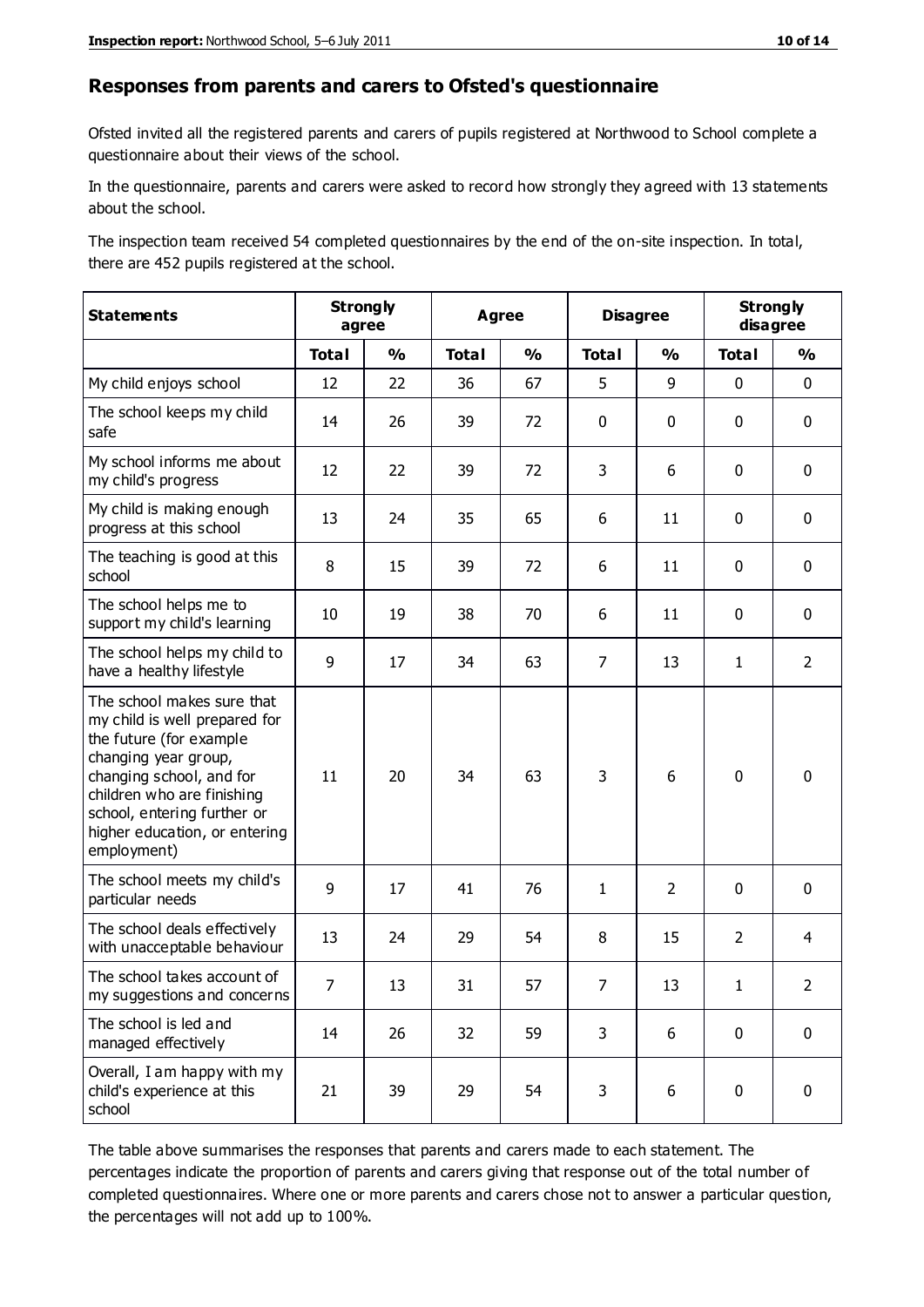# **Glossary**

| Grade   | <b>Judgement</b> | <b>Description</b>                                                                                                                                                                                                            |
|---------|------------------|-------------------------------------------------------------------------------------------------------------------------------------------------------------------------------------------------------------------------------|
| Grade 1 | Outstanding      | These features are highly effective. An outstanding school<br>provides exceptionally well for all its pupils' needs.                                                                                                          |
| Grade 2 | Good             | These are very positive features of a school. A school that<br>is good is serving its pupils well.                                                                                                                            |
| Grade 3 | Satisfactory     | These features are of reasonable quality. A satisfactory<br>school is providing adequately for its pupils.                                                                                                                    |
| Grade 4 | Inadequate       | These features are not of an acceptable standard. An<br>inadequate school needs to make significant improvement<br>in order to meet the needs of its pupils. Ofsted inspectors<br>will make further visits until it improves. |

### **What inspection judgements mean**

# **Overall effectiveness of schools**

|                       | Overall effectiveness judgement (percentage of schools) |      |                     |                   |
|-----------------------|---------------------------------------------------------|------|---------------------|-------------------|
| <b>Type of school</b> | <b>Outstanding</b>                                      | Good | <b>Satisfactory</b> | <b>Inadequate</b> |
| Nursery schools       | 46                                                      | 48   | 6                   |                   |
| Primary schools       | 6                                                       | 47   | 40                  | 7                 |
| Secondary schools     | 12                                                      | 39   | 38                  | 11                |
| Sixth forms           | 13                                                      | 42   | 41                  | 3                 |
| Special schools       | 28                                                      | 49   | 19                  | 4                 |
| Pupil referral units  | 14                                                      | 45   | 31                  | 10                |
| All schools           | 10                                                      | 46   | 37                  |                   |

New school inspection arrangements were introduced on 1 September 2009. This means that inspectors now make some additional judgements that were not made previously.

The data in the table above are for the period 1 September 2010 to 31 December 2010 and are consistent with the latest published official statistics about maintained school inspection outcomes (see **[www.ofsted.gov.uk](http://www.ofsted.gov.uk/)**).

The sample of schools inspected during 2010/11 was not representative of all schools nationally, as weaker schools are inspected more frequently than good or outstanding schools.

Percentages are rounded and do not always add exactly to 100.

Sixth form figures reflect the judgements made for the overall effectiveness of the sixth form in secondary schools, special schools and pupil referral units.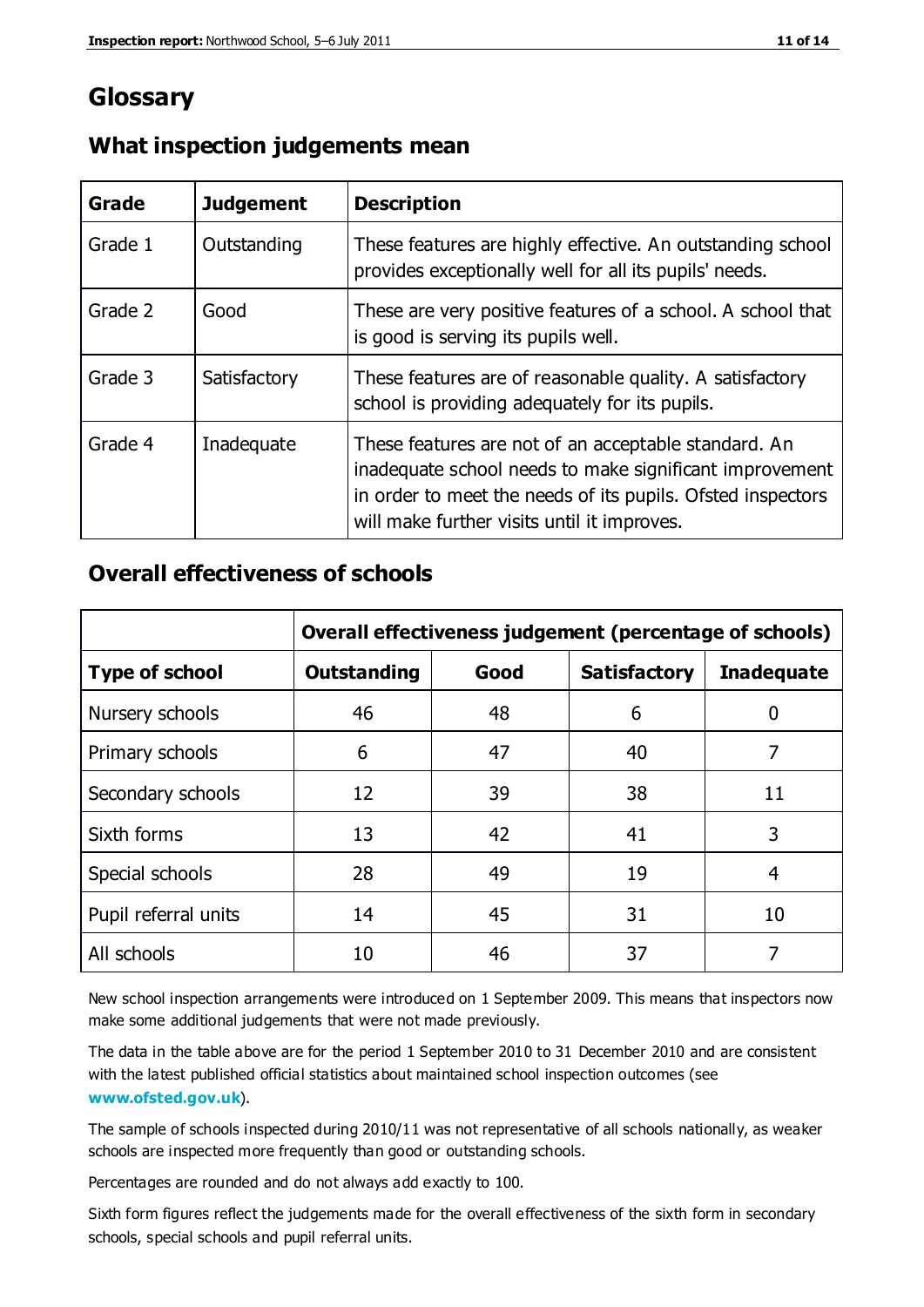# **Common terminology used by inspectors**

| Achievement:                  | the progress and success of a pupil in their learning,<br>development or training.                                                                                                                                                          |  |  |
|-------------------------------|---------------------------------------------------------------------------------------------------------------------------------------------------------------------------------------------------------------------------------------------|--|--|
| Attainment:                   | the standard of the pupils' work shown by test and<br>examination results and in lessons.                                                                                                                                                   |  |  |
| Capacity to improve:          | the proven ability of the school to continue<br>improving. Inspectors base this judgement on what<br>the school has accomplished so far and on the quality<br>of its systems to maintain improvement.                                       |  |  |
| Leadership and management:    | the contribution of all the staff with responsibilities,<br>not just the headteacher, to identifying priorities,<br>directing and motivating staff and running the school.                                                                  |  |  |
| Learning:                     | how well pupils acquire knowledge, develop their<br>understanding, learn and practise skills and are<br>developing their competence as learners.                                                                                            |  |  |
| <b>Overall effectiveness:</b> | inspectors form a judgement on a school's overall<br>effectiveness based on the findings from their<br>inspection of the school. The following judgements,<br>in particular, influence what the overall effectiveness<br>judgement will be. |  |  |
|                               | The school's capacity for sustained<br>improvement.                                                                                                                                                                                         |  |  |
|                               | Outcomes for individuals and groups of pupils.                                                                                                                                                                                              |  |  |
|                               | The quality of teaching.                                                                                                                                                                                                                    |  |  |
|                               | The extent to which the curriculum meets<br>pupils' needs, including, where relevant,<br>through partnerships.                                                                                                                              |  |  |
|                               | The effectiveness of care, guidance and<br>support.                                                                                                                                                                                         |  |  |
| Progress:                     | the rate at which pupils are learning in lessons and<br>over longer periods of time. It is often measured by<br>comparing the pupils' attainment at the end of a key                                                                        |  |  |

stage with their attainment when they started.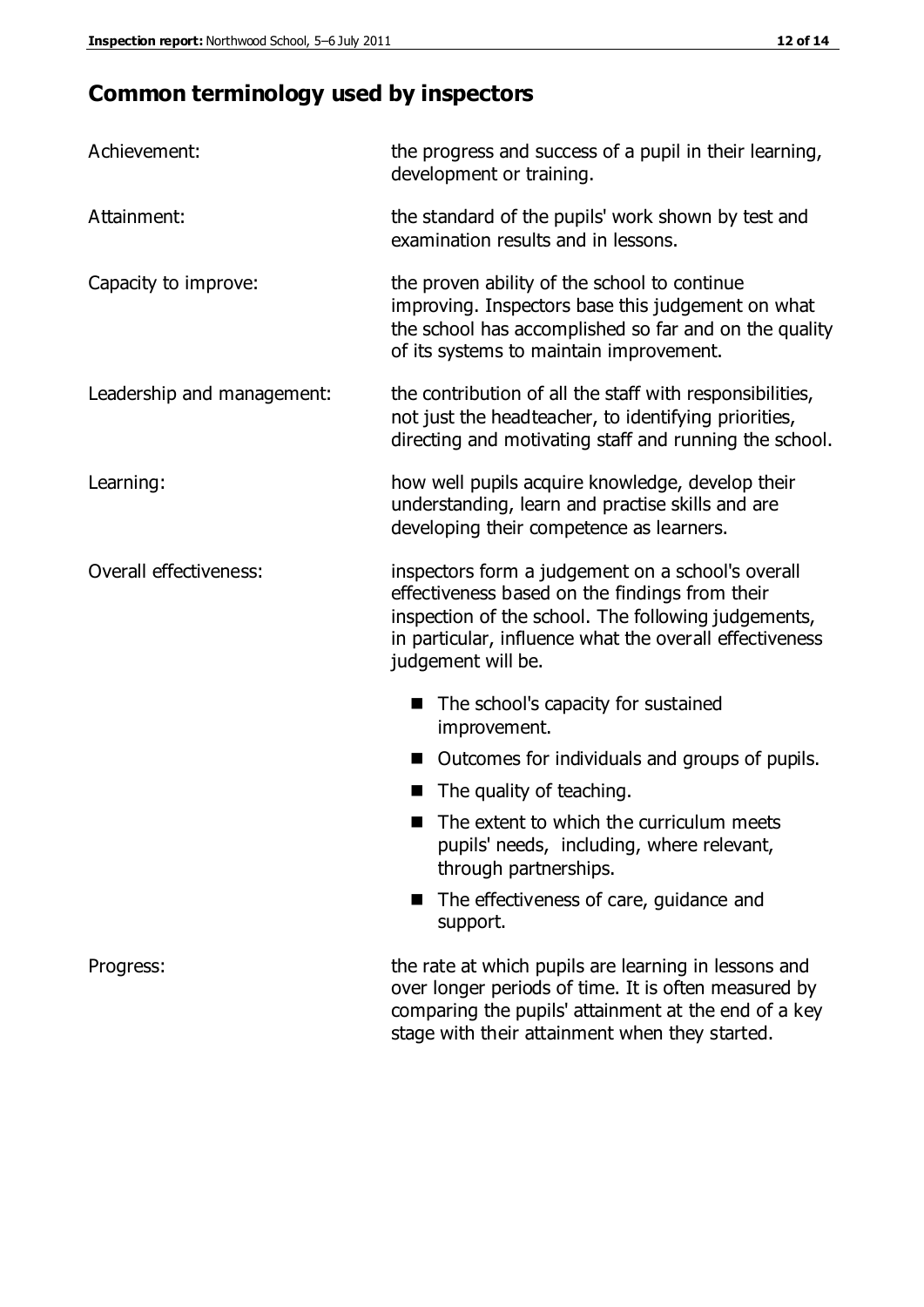# **This letter is provided for the school, parents and carers to share with their children. It describes Ofsted's main findings from the inspection of their school.**

7 July 2011

### Dear Students

# **Inspection of Northwood School, Northwood HA6 1QG**

Many thanks for the warm welcome that you gave to the inspectors when we recently visited Northwood School. It was a pleasure to meet such courteous and committed young people and we would like to congratulate you on your good behaviour. As many of you mentioned in your discussions with inspectors, Northwood is a rapidly improving school. It provides a good education, and attainment has risen and is now above average; progress has also improved and is now good.

Good leadership and management have kept the spotlight on improvements and have been particularly effective in improving teaching, which is good. The school's powerful focus on helping each of you as an individual provides outstanding care. The close partnership with your federated school improves provision for all students and is especially strong in the sixth form where the curriculum offers far more choice than is usual in a school this size.

We have asked the school to raise attainment further through:

- Making sure teaching is consistent and there are more good and outstanding lessons.
- Marking and setting targets more consistently so you all have an accurate picture of where you should improve.

All of you can help by maintaining your highly positive approach to your education.

Once again, thank you for all your help. It was a pleasure meeting you.

Yours sincerely

John Carnaghan Lead inspector